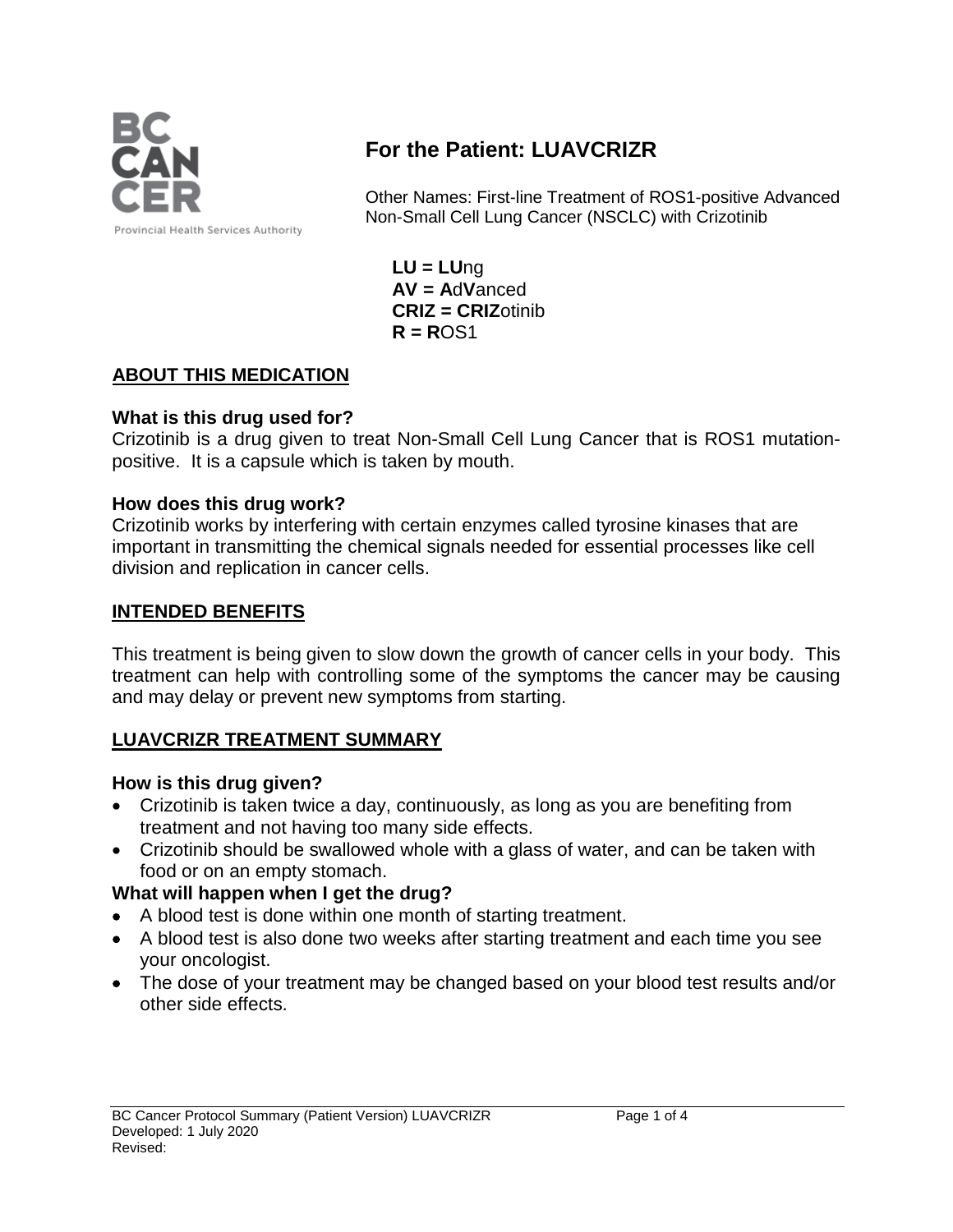# **SIDE EFFECTS AND MANAGEMENT:**

- Your oncologist will review the risks of treatment and possible side effects with you before starting treatment.
- The pharmacist will review how to take the medication and possible side effects with you on the day you first pick up your medication.
- Unexpected and unlikely side effects can occur with any drug treatment. *The ones listed below are particularly important for you to be aware of.* Please refer to the patient information handout entitled "*For the Patient: Crizotinib*" for a complete list of possible side effects and their management.

| <b>SERIOUS</b><br><b>SIDE EFFECTS</b>                            | <b>MANAGEMENT</b>                                                                                                                                                                                                                                                                                                                                                                                                                                                |
|------------------------------------------------------------------|------------------------------------------------------------------------------------------------------------------------------------------------------------------------------------------------------------------------------------------------------------------------------------------------------------------------------------------------------------------------------------------------------------------------------------------------------------------|
| Slow or abnormal heart rhythm<br>(QT prolongation) rarely occurs | Minimize your risk of abnormal heart rhythm by:<br>Always checking with your doctor and pharmacist<br>about drug interactions when starting a new<br>medication, herbal product or supplement.<br>Avoiding grapefruit and grapefruit juice and other<br>$\bullet$<br>similar fruits when taking crizotinib.<br>Tell your doctor immediately or get emergency help if<br>your heart is beating irregularly or fast or if you feel<br>faint, lightheaded or dizzy. |
| Liver failure rarely occurs                                      | Regular blood tests will be done throughout your<br>treatment to monitor your liver function.<br>See your oncologist as soon as possible if you have<br>signs of liver problems such as yellow eyes or skin,<br>white or clay-colored stools.                                                                                                                                                                                                                    |
| Lung problems rarely occur                                       | Tell your doctor immediately or get emergency help if<br>you have difficulty breathing, shortness of breath, cough<br>or tightness in the chest.                                                                                                                                                                                                                                                                                                                 |

| <b>OTHER</b><br><b>SIDE EFFECTS</b>                                                                        | <b>MANAGEMENT</b>                                                                                                                                                                      |
|------------------------------------------------------------------------------------------------------------|----------------------------------------------------------------------------------------------------------------------------------------------------------------------------------------|
| Eye problems, such as blurry or<br>double vision, flashes of light and<br>poor night vision commonly occur | Use caution when driving or operating machinery,<br>$\bullet$<br>especially at night.<br>Tell your doctor at your next visit, especially if the<br>changes don't go away or get worse. |
| Diarrhea may sometimes occur                                                                               | To help diarrhea:                                                                                                                                                                      |
|                                                                                                            | Drink plenty of liquids.                                                                                                                                                               |
|                                                                                                            | Eat and drink often in small amounts.                                                                                                                                                  |
|                                                                                                            | Avoid high fibre foods as outlined in Food Ideas to<br>$\bullet$<br>Help with Diarrhea During Chemotherapy.                                                                            |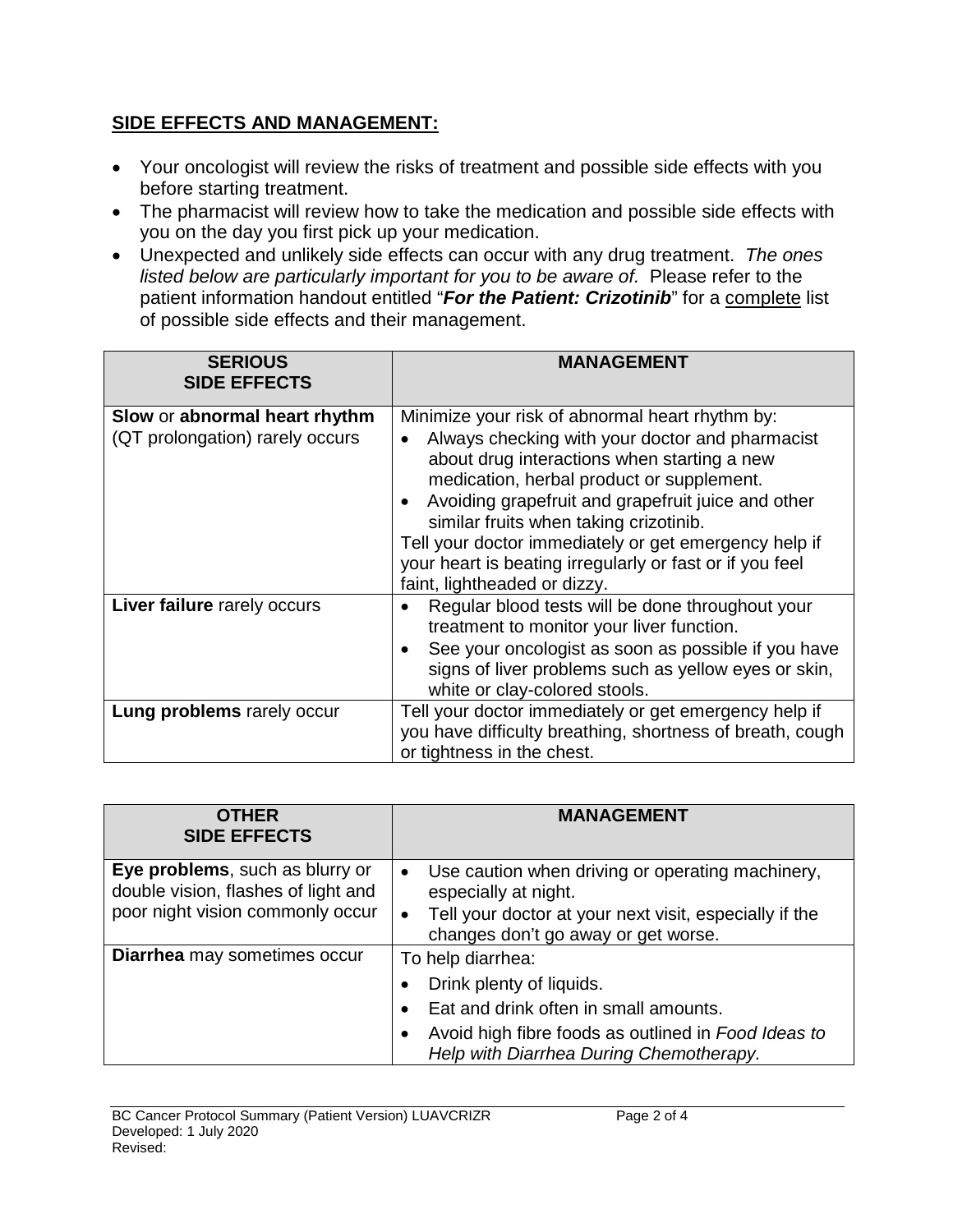| <b>OTHER</b>                                                                                                                                                                   | <b>MANAGEMENT</b>                                                                                                                                                                                       |
|--------------------------------------------------------------------------------------------------------------------------------------------------------------------------------|---------------------------------------------------------------------------------------------------------------------------------------------------------------------------------------------------------|
| <b>SIDE EFFECTS</b>                                                                                                                                                            |                                                                                                                                                                                                         |
| <b>Constipation may sometimes</b><br>occur                                                                                                                                     | To help with constipation:                                                                                                                                                                              |
|                                                                                                                                                                                | Drink plenty of liquids.                                                                                                                                                                                |
|                                                                                                                                                                                | Try the ideas in Suggestions for Dealing with<br>$\bullet$<br>Constipation.                                                                                                                             |
| Normal white blood cells protect<br>your body by fighting bacteria<br>(germs) that cause infection.<br>When they are low, you are at<br>greater risk of having an<br>infection | To help prevent infection:                                                                                                                                                                              |
|                                                                                                                                                                                | Wash your hands often and always after using the<br>bathroom.                                                                                                                                           |
|                                                                                                                                                                                | Avoid crowds and people who are sick.<br>$\bullet$                                                                                                                                                      |
|                                                                                                                                                                                | Call your doctor <i>immediately</i> at the first sign of an<br>$\bullet$<br>infection such as a fever (over 100°F or 38°C by an<br>oral thermometer), chills, cough, or burning when<br>you pass urine. |
| Nausea and vomiting may occur.                                                                                                                                                 | To help with nausea or vomiting:                                                                                                                                                                        |
| Most people have little or no<br>nausea                                                                                                                                        | Drink plenty of liquids.<br>$\bullet$                                                                                                                                                                   |
|                                                                                                                                                                                | Eat and drink often in small amounts.<br>$\bullet$                                                                                                                                                      |
|                                                                                                                                                                                | Try the ideas in Food Choices to Help Control<br>$\bullet$<br>Nausea                                                                                                                                    |
| Swelling of hands, feet, or lower<br>legs may sometimes occur if your<br>body retains extra fluid                                                                              | If swelling is a problem:                                                                                                                                                                               |
|                                                                                                                                                                                | Elevate your feet when sitting.<br>$\bullet$                                                                                                                                                            |
|                                                                                                                                                                                | Avoid tight clothing.<br>$\bullet$                                                                                                                                                                      |
| Numbness or tingling of the<br>fingers or toes may sometimes<br>occur                                                                                                          | Be careful when handing items that are sharp, hot or<br>$\bullet$<br>cold.                                                                                                                              |
|                                                                                                                                                                                | Tell your doctor at your next visit, especially if you<br>have trouble with buttons, writing, or picking up<br>small objects.                                                                           |
| Your skin may sunburn more<br>easily than usual                                                                                                                                | After sun exposure, if you have severe sunburn or a<br>skin reaction such as itching, rash or swelling, contact<br>your doctor.                                                                         |
| Tiredness and lack of energy<br>may sometimes occur                                                                                                                            | Do not drive a car or operate machinery if you are<br>$\bullet$<br>feeling tired.                                                                                                                       |
|                                                                                                                                                                                | Try the ideas in Your Bank to Energy Savings:<br>Helping People with Cancer Handle Fatigue.                                                                                                             |